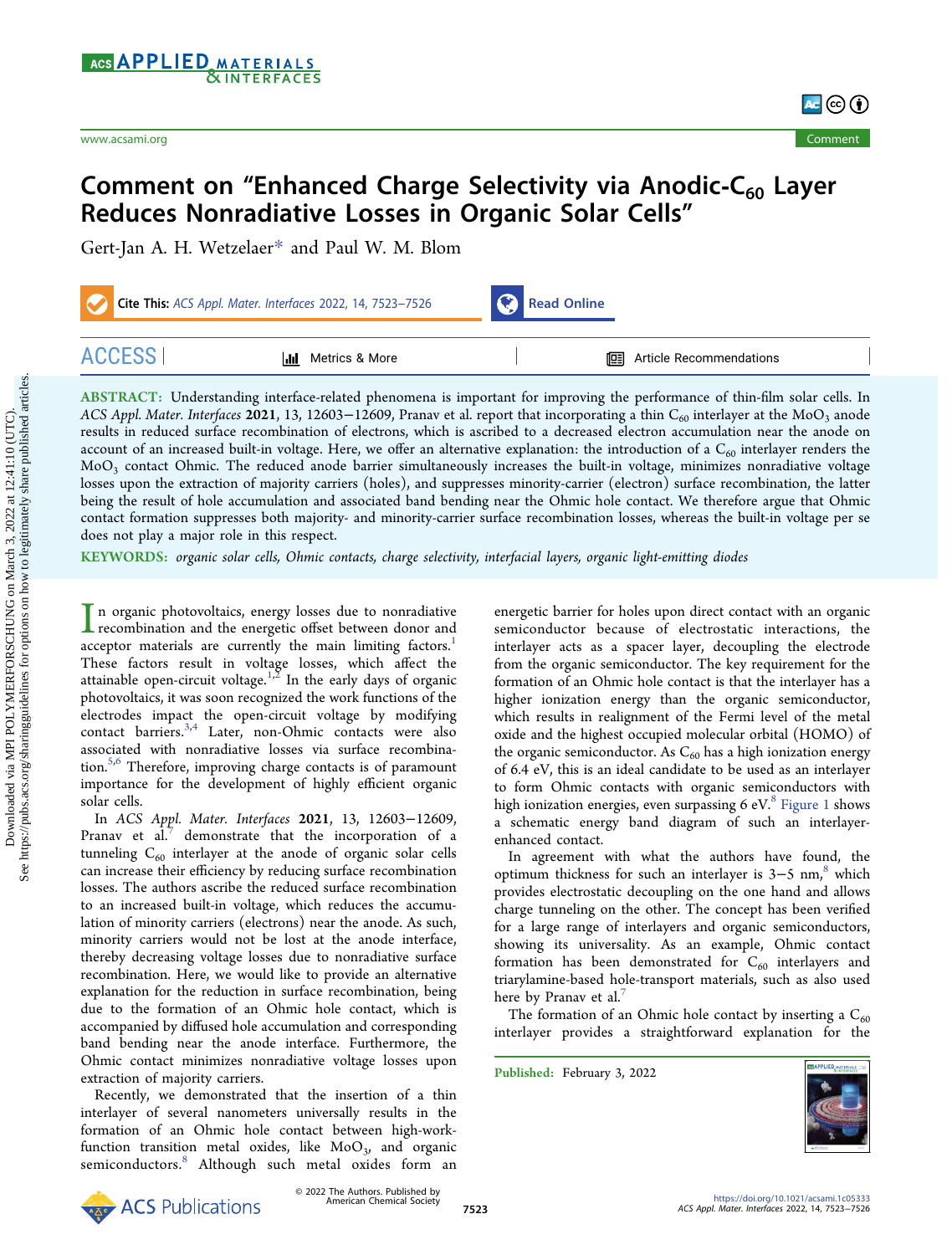<span id="page-1-0"></span>

Figure 1. Schematic representation of the energy band diagram of an organic bulk heterojunction (BHJ) with a MoO<sub>3</sub> anode and a  $C_{60}$ interlayer, based on calculations with the Poisson equation and ultraviolet photoelectron spectroscopy of such systems.<sup>[8](#page-2-0)</sup> The Fermilevel alignment with the HOMO of the BHJ at the interface renders the contact Ohmic, which is associated with hole accumulation and band bending. The high hole density and corresponding band bending prevents electrons from reaching the  $C_{60}$  interface (gray arrow) but allow for radiative bimolecular recombination (green arrow).

increased built-in voltage, simply lowering the energy barrier  $(\sim 0.4 \text{ eV}^8)$  $(\sim 0.4 \text{ eV}^8)$  $(\sim 0.4 \text{ eV}^8)$  at the anode that is present when only MoO<sub>3</sub> is being used. We note that an increased built-in voltage by insertion of a  $C_{60}$  interlayer has been verified experimentally for an ultraviolet-emitting organic light-emitting diode (OLED), where the reduction of the injection barrier at the anode increased the electroluminescence efficiency by several orders of magnitude.<sup>[8](#page-2-0)</sup> The main effect of an increased built-in voltage in a solar cell is that it allows for a higher applied voltage to partly compensate the built-in field, and thus higher open-circuit voltages are obtained. $4,6$  When expressed in terms of nonradiative voltage losses, energy barriers at the electrodes first and foremost result in voltage losses upon the extraction of majority carriers,<sup>[6](#page-2-0)</sup> which was not discussed by Pranav et al.<sup>[7](#page-2-0)</sup> Therefore, one could argue that the formation of Ohmic contacts reduces losses due to majority-carrier surface recombination.

With regard to minority-carrier surface recombination, there is an alternative and more important effect than a modified built-in voltage, which is different from the explanations the authors have provided in ref [7](#page-2-0). Upon formation of an Ohmic hole contact, holes diffuse into the active layer to establish thermodynamic equilibrium across the interface.<sup>[8](#page-2-0)</sup> The accumulation of holes near the anode causes band bending. The high density of holes near the electrode prevents electrons from reaching the contact, as the sharp band bending imposes an electric field in the other direction. Therefore, nonradiative surface recombination is effectively suppressed. Instead, electrons rather recombine radiatively with the high density of free holes near the electrode (Figure 1). Indeed, Kniepert et al. have shown that for solar cells with Ohmic contacts, the influence of surface recombination is negligible when considering realistic bulk recombination,<sup>9</sup> limiting nonradiative losses to a minimum.

To confirm the reduction of surface recombination by Ohmic contacts, we carried out drift-diffusion simulations<sup>[10](#page-2-0)</sup> of a solar cell, either with an Ohmic anode, or with a 0.4 eV barrier at the anode, corresponding to the situation with and without a  $C_{60}$  interlayer, respectively. The surface-recombination velocity is implicitly assumed to be infinite and tunneling resistance was neglected.<sup>[8](#page-2-0)</sup> As shown in Figure 2a, the presence of an anode barrier decreases the open-circuit voltage. Even though the hole mobility is considered to be substantially lower than the electron mobility and bimolecular recombination is reduced by a factor of 100 compared to Langevin recombination, the contribution of electrons exiting the device at the "wrong" electrode (anode) at the maximum power point is minor, even when a barrier at the anode is present, as demonstrated in Figure 2b. In the case of an Ohmic anode, minority-carrier surface recombination is completely suppressed. From these observations, it can be concluded that



Figure 2. (a) Simulated current density−voltage characteristics of a solar cell with and without an anode barrier of 0.4 eV. The simulations are based on an energy gap of 1.5 eV. The mobility equals 10<sup>−7</sup> m<sup>2</sup> V<sup>−1</sup> s<sup>−1</sup> for electrons and 3 × 10<sup>−9</sup> m<sup>2</sup> V<sup>−1</sup> s<sup>−1</sup> for holes and a Langevin reduction factor of 0.01 is assumed for bimolecular recombination. (b) Current density across the photoactive layer at the maximum power point of the solar cell. A barrier at the anode results in a small contribution of electron current escaping at the anode (minority-carrier surface recombination), while an ohmic hole contact suppresses this contribution (indicated by dotted circle). The small contribution of minority-carrier surface recombination demonstrates that a barrier mainly causes voltage losses due to energy loss upon majority-carrier extraction.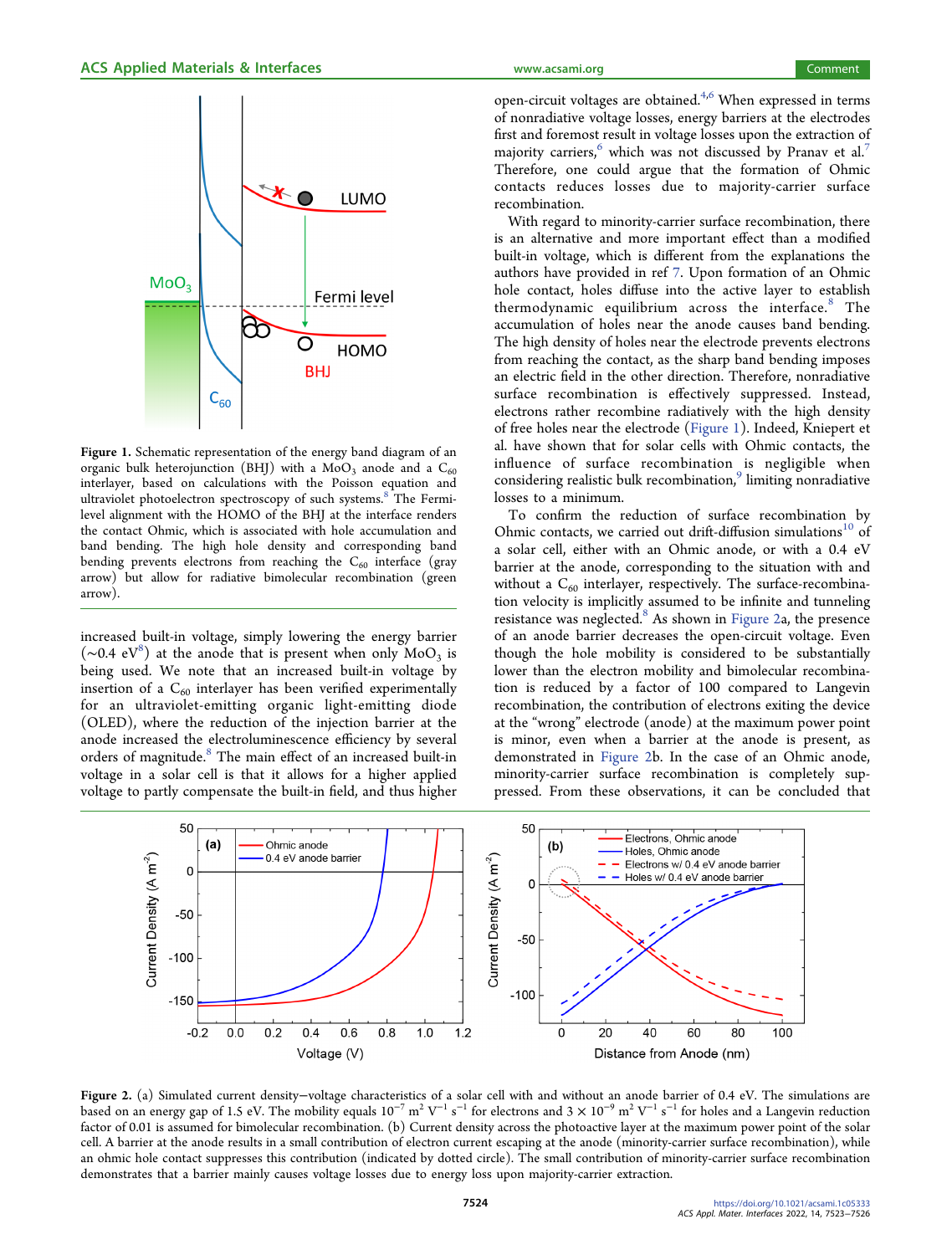<span id="page-2-0"></span>the voltage losses in the case of a barrier mainly originate from direct energy loss upon extraction of majority carriers (holes).

We further note that in the MIS-CELIV (metal−insulator− semiconductor charge extraction by a linearly increasing voltage) measurement by Pranav et al., $^7$  hole diffusion/ injection from the  $C_{60}$ -improved contact may have suppressed the buildup of an electron reservoir near the TAPC electronblocking layer, which can be emptied by bimolecular recombination. Such an effect is expected when the hole contact is rendered Ohmic, which is reached to its full extent when the  $C_{60}$  interlayer surpasses a thickness 2 nm. This provides an explanation alternative to an increase in surfacerecombination velocity upon introducing a  $C_{60}$  interlayer, which would anyway be unlikely given the large barrier induced by the low electron affinity ( $\sim$ 2 eV<sup>11</sup>) of the TAPC electron-blocking layer, which would be the rate-limiting factor with regard to surface recombination of electrons.

Further experimental evidence for the charge selectivity induced by Ohmic contacts formed with the universal interlayer strategy is provided by our recent work on single-layer organic light-emitting diodes (OLEDs).<sup>[12](#page-3-0)</sup> By using a 3 nm  $C_{60}$  interlayer, an Ohmic hole contact was formed between MoO<sub>3</sub> and the efficient emitter CzDBA. Especially in OLEDs, any nonradiative surface recombination would be detrimental for the efficiency of the device. Despite the high electron affinity and low energy gap of  $C_{60}$ , which conventionally would be expected to be a sink for both electrons and excitons, the external quantum efficiency of the OLED reached almost  $20\%$ ,<sup>12</sup> which amounts to an internal efficiency close to 100% when accounting for light-outcoupling losses. $13$  This demonstrates that the formed Ohmic hole contact prevents electrons from reaching the anode and subsequent nonradiative surface recombination, even in high forward bias. Insertion of a conventional electron-blocking layer with a low electron affinity, as typically used in OLEDs, did not improve the efficiency, $12$  proving that surface recombination at the anode is indeed completely suppressed, simply by the use of an Ohmic hole contact. As OLEDs typically operate above the built-in voltage where electrons drift toward the anode under the applied electric field, an increased built-in voltage cannot explain the absence of surface recombination in this OLED.

Although we agree that an increased built-in voltage reduces the electron density near the anode in a solar cell near shortcircuit conditions, we would respectfully argue that band bending due to hole accumulation near the formed Ohmic contact would be the main contributor to the suppression of surface recombination of minority carriers. Near the maximum power point of a solar cell, the built-in voltage per se is of minor importance for minority-carrier surface recombination, as it is almost compensated by the applied voltage, whereas the formation of an Ohmic contact eliminates surface recombination even in high forward bias and promotes radiative bimolecular recombination instead. Additionally, the Ohmic contact minimizes energy—and thus voltage—losses upon the extraction of majority carriers.

Such Ohmic contacts can be universally achieved with an interlayer with a higher ionization energy than the used donor material. As the formation of Ohmic contacts invariably results in charge accumulation and band bending near the electrodes, surface recombination is effectively suppressed by using Ohmic contacts in organic devices.

# ■ www.acsami.org<br>■ AUTHOR INFORMATION

## Corresponding Author

Gert-Jan A. H. Wetzelaer - Max Planck Institute for Polymer Research, Mainz 55128, Germany; O [orcid.org/0000-0001-](https://orcid.org/0000-0001-6456-8875) [6456-8875](https://orcid.org/0000-0001-6456-8875); Email: [wetzelaer@mpip-mainz.mpg.de](mailto:wetzelaer@mpip-mainz.mpg.de)

#### Author

Paul W. M. Blom − Max Planck Institute for Polymer Research, Mainz 55128, Germany; [orcid.org/0000-](https://orcid.org/0000-0002-6474-9497) [0002-6474-9497](https://orcid.org/0000-0002-6474-9497)

Complete contact information is available at: [https://pubs.acs.org/10.1021/acsami.1c05333](https://pubs.acs.org/doi/10.1021/acsami.1c05333?ref=pdf)

#### Author Contributions

The manuscript was written by G.A.H.W. and P.W.M.B. G.A.H.W. performed the device simulations.

#### Funding

Open access funded by Max Planck Society.

### Notes

The authors declare no competing financial interest.

### ■ REFERENCES

(1) Menke, S. M.; Ran, N. A.; Bazan, G. C.; Friend, R. H. [Understanding Energy Loss in Organic Solar Cells: Toward a New](https://doi.org/10.1016/j.joule.2017.09.020) [Efficiency Regime.](https://doi.org/10.1016/j.joule.2017.09.020) Joule 2018, 2, 25−35.

(2) Vandewal, K.; Tvingstedt, K.; Gadisa, A.; Inganäs, O.; Manca, J. V. [On the Origin of the Open-Circuit Voltage of Polymer](https://doi.org/10.1038/nmat2548)−Fullerene [Solar Cells.](https://doi.org/10.1038/nmat2548) Nat. Mater. 2009, 8, 904−909.

(3) Ramsdale, C. M.; Barker, J. A.; Arias, A. C.; MacKenzie, J. D.; Friend, R. H.; Greenham, N. C[. The Origin of the Open-Circuit](https://doi.org/10.1063/1.1506385) [Voltage in Polyfluorene-Based Photovoltaic Devices.](https://doi.org/10.1063/1.1506385) J. Appl. Phys. 2002, 92, 4266.

(4) Mihailetchi, V. D.; Blom, P. W. M.; Hummelen, J. C.; Rispens, M. T[. Cathode Dependence of the Open-Circuit Voltage of Polymer:](https://doi.org/10.1063/1.1620683) [Fullerene Bulk Heterojunction Solar Cells.](https://doi.org/10.1063/1.1620683) J. Appl. Phys. 2003, 94, 6849−6854.

(5) Sandberg, O. J.; Sundqvist, A.; Nyman, M.; Ö sterbacka, R. [Relating Charge Transport, Contact Properties, and Recombination](https://doi.org/10.1103/PhysRevApplied.5.044005) [to Open-Circuit Voltage in Sandwich-Type Thin-Film Solar Cells.](https://doi.org/10.1103/PhysRevApplied.5.044005) Phys. Rev. Appl. 2016, 5, No. 044005.

(6) Solak, S.; Blom, P. W. M.; Wetzelaer, G. A. H[. Effect of Non-](https://doi.org/10.1063/1.4960151)[Ohmic Contacts on the Light-Intensity Dependence of the Open-](https://doi.org/10.1063/1.4960151)[Circuit Voltage in Organic Solar Cells.](https://doi.org/10.1063/1.4960151) Appl. Phys. Lett. 2016, 109, No. 053302.

(7) Pranav, M.; Benduhn, J.; Nyman, M.; Hosseini, S. M.; Kublitski, J.; Shoaee, S.; Neher, D.; Leo, K.; Spoltore, D[. Enhanced Charge](https://doi.org/10.1021/acsami.1c00049?urlappend=%3Fref%3DPDF&jav=VoR&rel=cite-as) Selectivity via Anodic- $C_{60}$  [Layer Reduces Nonradiative Losses in](https://doi.org/10.1021/acsami.1c00049?urlappend=%3Fref%3DPDF&jav=VoR&rel=cite-as) [Organic Solar Cells.](https://doi.org/10.1021/acsami.1c00049?urlappend=%3Fref%3DPDF&jav=VoR&rel=cite-as) ACS Appl. Mater. Interfaces 2021, 13, 12603− 12609.

(8) Kotadiya, N. B.; Lu, H.; Mondal, A.; Ie, Y.; Andrienko, D.; Blom, P. W. M.; Wetzelaer, G.-J. A. H. [Universal Strategy for Ohmic Hole](https://doi.org/10.1038/s41563-018-0022-8) [Injection into Organic Semiconductors with High Ionization Energies.](https://doi.org/10.1038/s41563-018-0022-8) Nat. Mater. 2018, 17, 329−334.

(9) Kniepert, J.; Lange, I.; Van der Kaap, N. J.; Koster, L. J. A.; Neher, D[. A Conclusive View on Charge Generation, Recombination,](https://doi.org/10.1002/aenm.201301401) [and Extraction in As-Prepared and Annealed P3HT:PCBM Blends:](https://doi.org/10.1002/aenm.201301401) [Combined Experimental and Simulation Work.](https://doi.org/10.1002/aenm.201301401) Adv. Energy Mater. 2014, 4, 1301401.

(10) Koster, L. J. A.; Smits, E. C. P.; Mihailetchi, V. D.; Blom, P. W. M. [Device Model for the Operation of Polymer/Fullerene Bulk](https://doi.org/10.1103/PhysRevB.72.085205) [Heterojunction Solar Cells.](https://doi.org/10.1103/PhysRevB.72.085205) Phys. Rev. B: Condens. Matter Mater. Phys. 2005, 72, No. 085205.

(11) Liu, X.; Yi, S.; Wang, C.; Wang, C.; Gao, Y. [Electronic Structure](https://doi.org/10.1063/1.4873959) [Evolution and Energy Level Alignment at C60/4,4](https://doi.org/10.1063/1.4873959)′- [Cyclohexylidenebis\[N,N-bis\(4-methylphenyl\) benzenamine\]/](https://doi.org/10.1063/1.4873959) [MoOx/Indium Tin Oxide Interfaces.](https://doi.org/10.1063/1.4873959) J. Appl. Phys. 2014, 115, 163708.